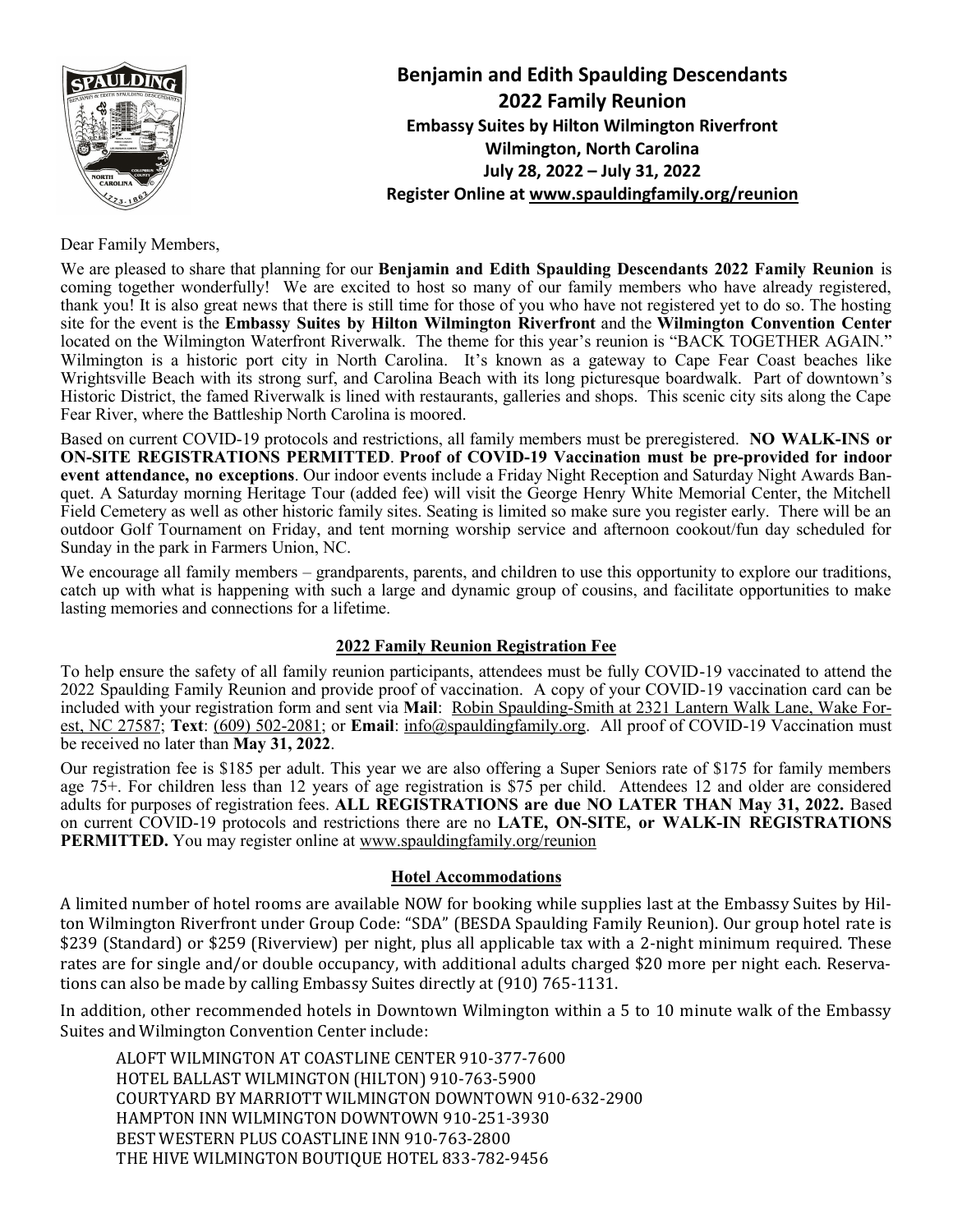## **Benjamin and Edith Spaulding Descendants Family Scholarships**



The Family association has had a scholarship program for several years that provides funding for family members who are in college. The Benjamin & Edith Spaulding Family Association Scholarship is a \$2,000 scholarship payable over a period of two years at the rate of \$500 per semester. Scholarship applicants must apply to an accredited 4-year college, university, or 2-year community college. Applications are open to any high school senior or adult student.

Refer to the Spaulding family website at [www.spauldingfamily.org/](http://www.spauldingfamily.org/)scholarship for additional information and applications forms. **Applications must be postmarked by May 30, 2022.**

Stacy Robinson, Benjamin and Edith Spaulding Scholarship Committee Chairperson 160 Wood Croft Drive Youngsville, NC 27596 919-556-3990 / 919-649-5029 Email: [stacyb\\_robinson@yahoo.com](mailto:stacyb_robinson@yahoo.com)

## **Spaulding Family Reunion 2022 Souvenir Booklet**

To commemorate the 2022 Benjamin and Edith Spaulding Family Reunion, a souvenir booklet will be printed and circulated at the family reunion. The 2022 reunion planning committee requests your support to make this endeavor a success and a memorable family souvenir for the whole family to enjoy. Ads can be created for greetings to relatives, in memory of deceased relatives, for business and political advertisements, and for congratulations for accomplishments, just to name a few. All prices are as follows:

Full Page: 125.00 Half Page: 75.00 **¼** Page 50.00

Please send exact wording as you would like for it to appear on your ads or business cards and /or photos. Ads sent without full payment will not be accepted by the souvenir committee. The deadline for submission for all ads whether electronic ads or mailed is on or before **May 31, 2022**. Be mindful that no ads will be returned due to the large number of ads expected. Please do not send original photographs. Instead, send a good quality photocopy that can be scanned. If you plan to send your ad via e-mail, the ad must be attached as a PDF attachment and sent to **Deloris.jerry@gmail.com**. Please do not send ads as an MS word document, because the ads may not appear in the same fonts and formatting may change when they are uploaded to my computer.

Make checks payable to *"BESD Association"* and write *"Ad"* in the memo part of the check. Please mail your ads to:

**Deloris Jerry 299 Booker Lennon Rd. S Bladenboro, NC 28320** Phone: (910) 648-5862 (H) / (910) 770-4862 (C)

To make this process run as smoothly as possible, it is very important to send your ad and check together.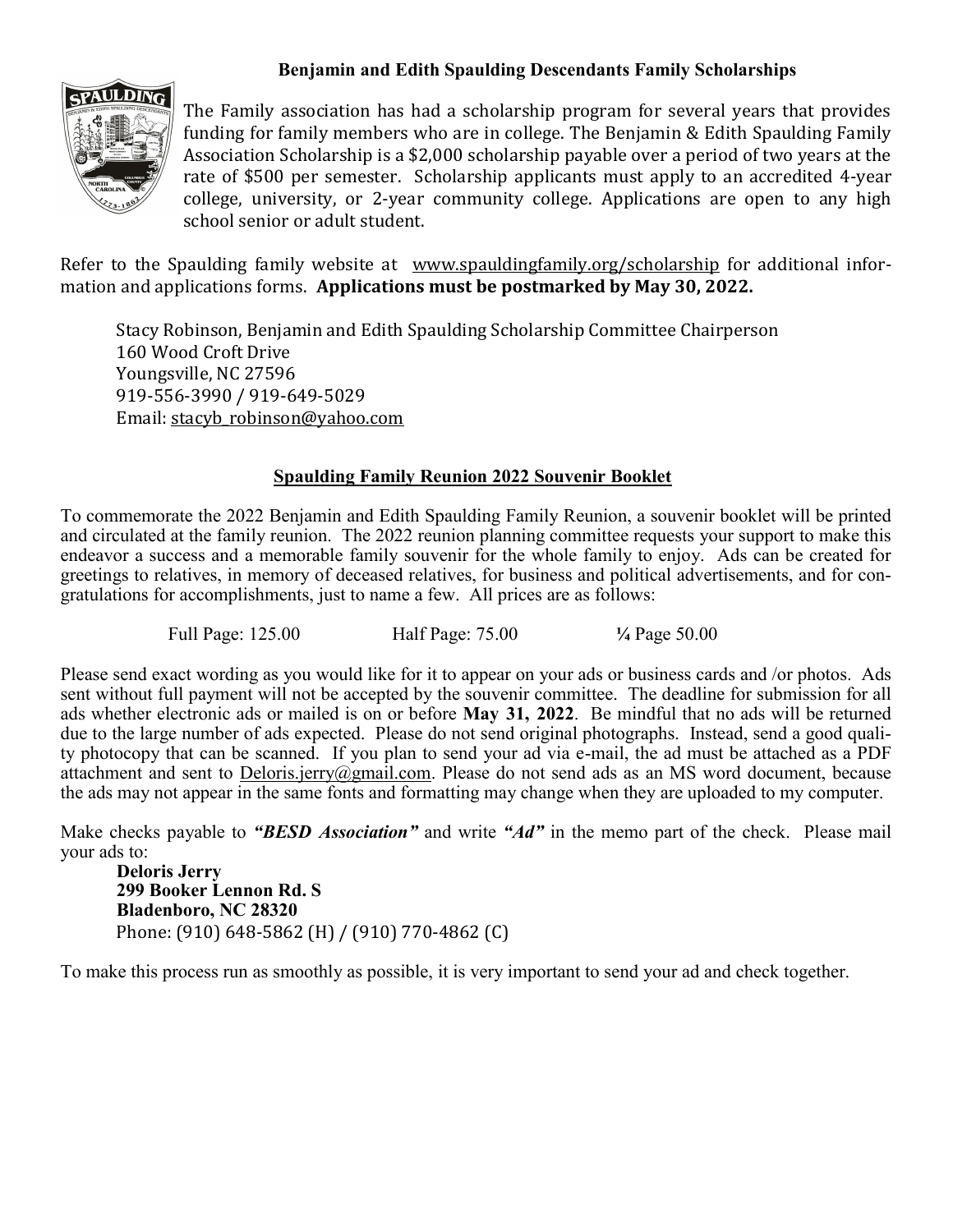# **BENJAMIN AND EDITH SPAULDING DESCENDANTS FAMILY REUNION 2022 WILMINGTON/FARMERS UNION, NORTH CAROLINA**

*NOTE: ALL INDOOR EVENTS VACCINATED ONLY / OUTDOOR EVENTS OPEN ATTENDANCE*

# **THURSDAY, JULY 28, 2022**

5:00PM-7:30PM Early Welcome MEET & GREET at CLOUD 9 Bar and Restaurant (Optional Activity) Rooftop of EMBASSY SUITES BY HILTON RIVERFRONT (Open Air Setting)

## **FRIDAY, JULY 29, 2022**

- 7:00AM-1:00PM FAMILY GOLF TOURNAMENT with STEDMAN GRAHAM (Open Air Golf Course)
- 10:00AM-4:30PM REGISTRATION at MARINA ROOM EMBASSY SUITES BY HILTON RIVERFRONT (COVID-19 Vaccinated Attendees Only)
- 10:00AM-5:00PM FAMILY LEGACY VIDEO PRESENTATION at MARINA ROOM EMBASSY SUITES BY HILTON RIVERFRONT (Large Screen Looping Video)
- 7:00PM-10:00PM FAMILY JAZZ NIGHT RECEPTION at RIVERFRONT GRAND BALLROOM EMBASSY SUITES BY HILTON RIVERFRONT(COVID-19 Vaccinated Attendees Only)

## **SATURDAY, JULY 30, 2022**

- 10:00AM-2:00PM REGISTRATION at MARINA ROOM EMBASSY SUITES BY HILTON RIVERFRONT(COVID-19 Vaccinated Attendees Only)
- 10:00AM-2:45PM FAMILY LEGACY VIDEO PRESENTATION at MARINA ROOM EMBASSY SUITES BY HILTON RIVERFRONT (Large Screen Looping Video)
- 10:00AM-4:30PM FARMERS UNION HERITAGE TOUR at GHW CENTER and Family Historic Sites Round Trip Bus —Preregistration required with limited seating. Legacy Presentation by AARON CAMPBELL. Tour led by DR. MILTON CAMPBELL (COVID-19 Vaccinated Attendees Only)
- 6:30PM-11:30PM FAMILY BANQUET AND AWARDS CEREMONY at GRAND BALLROOM WILMINGTON CONVENTION CENTER (COVID-19 Vaccinated Attendees Only)

## **SUNDAY, JULY 31, 2022**

- 11:00AM-12:00PM FAMILY WORSHIP SERVICE at ELRA & GERTRUDE SPAULDING PARK FARMERS UNION, NC (Outdoor Event, Tent Seating)
- 12:15PM-4:30PM FAMILY COOKOUT AND OUTDOOR FUN DAY at ELRA & GERTRUDE SPAULDING PARK FARMERS UNION, NC (Outdoor Event, Tent Seating) Catered Meals provided by CINDY'S RESTAURANT of Elizabethtown, NC

| Recommended hotels<br>in Downtown Wilmington: | <b>EMBASSY SUITES BY HILTON RIVERFRONT 910-765-1131</b><br>ALOFT WILMINGTON AT COASTLINE CENTER 910-377-7600 |
|-----------------------------------------------|--------------------------------------------------------------------------------------------------------------|
| Limited number of rooms                       | HOTEL BALLAST WILMINGTON (HILTON) 910-763-5900                                                               |
| blocked at Embassy Suites                     | COURTYARD BY MARRIOTT WILMINGTON DOWNTOWN 910-632-2900                                                       |
| while supply lasts.                           | HAMPTON INN WILMINGTON DOWNTOWN 910-251-3930                                                                 |
| All hotels within 10 minute                   | BEST WESTERN PLUS COASTLINE 910-763-2800                                                                     |
| walk of Convention Center.                    | THE HIVE WILMINGTON BOUTIQUE HOTEL 833-782-9456                                                              |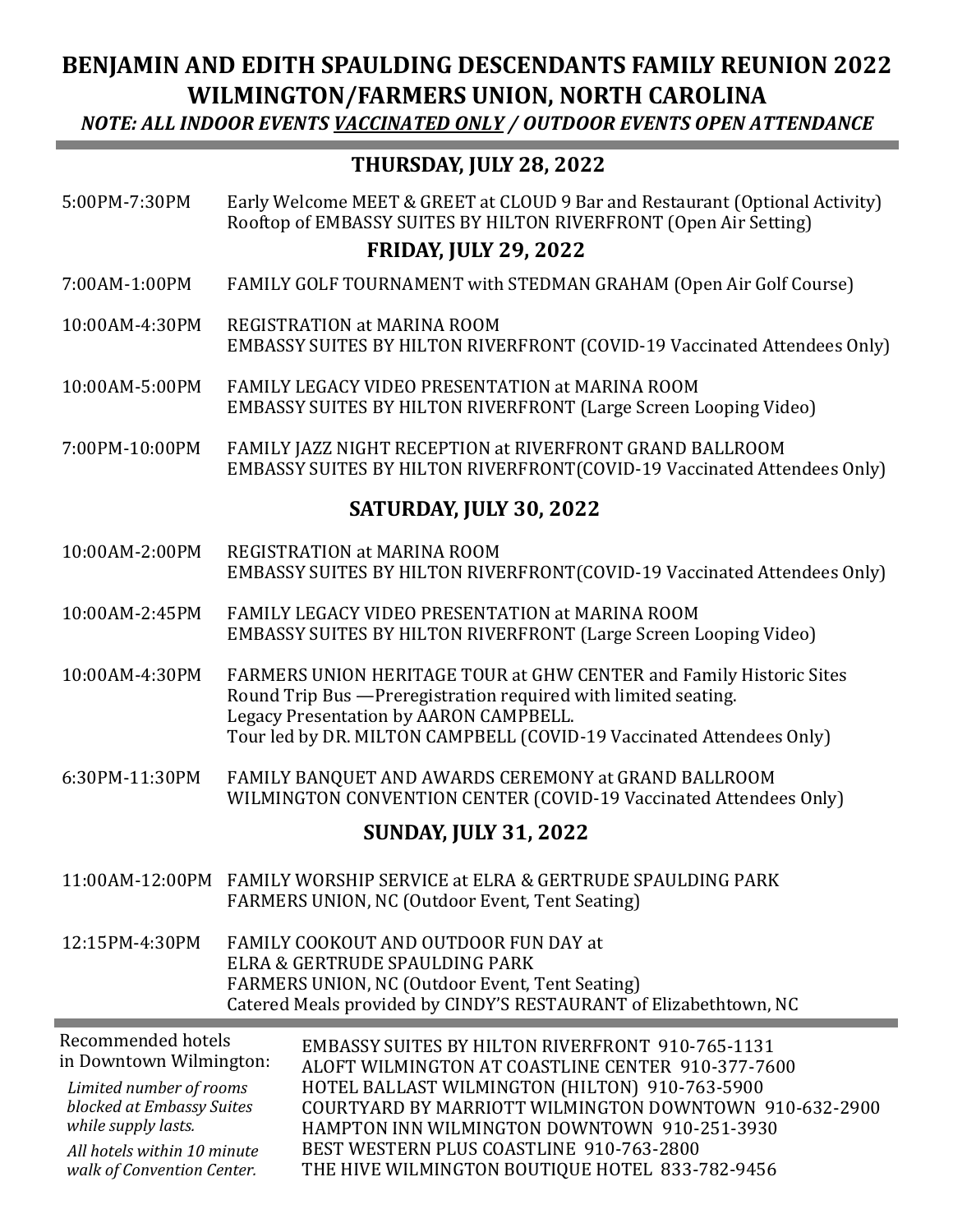## **BENJAMIN AND EDITH SPAULDING DESCENDANTS FAMILY REUNION · JULY 28-31, 2022**



Please complete attached registration form and send your check to the Reunion Treasurer payable to: "**BESD Association**" Email: **info@spauldingfamily.org**

**BESD Reunion 2022 c/o Cathy Spaulding, Treasurer 1708 High Avenue Willow Grove, PA 19090** Ph. 215-659-6539/267-625-8950

**Online Registration: [www.spauldingfamily.org/reunion](http://www.spauldingfamily.org/reunion)** Reunion fee includes Friday Night Reception, Saturday Awards Banquet, Sunday Cookout and Gift bags (1) per household, including a T-Shirt per attendee and Souvenir Booklet. Refunds prior to May 31, 2022 will be charged a 20% administrative fee. No refunds will be made after June 1, 2022. COVID-19 Vaccination required for all indoor events, no exceptions. Outdoor cookout events open to all. **NO WALK-INS or ON-SITE REGISTRATIONS PERMITTED**

**Adults \$185.00 x \_\_\_\_ = \_\_\_\_\_\_\_ Super Seniors (age 75+) \$175.00 x \_\_\_\_ = \_\_\_\_\_\_\_ Children (under age 12) \$75.00 x \_\_\_\_ = \_\_\_\_\_\_\_ Heritage Tour \*** (limited attendance)  **\$35.00 x \_\_\_\_ = \_\_\_\_\_\_\_ Family Directory** | \$15.00  $|x|_{\text{max}}$  |= **TOTAL \_\_\_\_\_\_\_**

1. Name: Adult: ( ) Child: ( ) Address: Phone #:  $\begin{pmatrix} 1 & 1 \end{pmatrix}$  T-Shirt Size: Email: *Heritage Tour (optional):* ( ) Banquet Meal Choice: Lump Crab/Flounder () Chicken Breast () Shrimp & Grits () 2. Name:  $\begin{vmatrix} \text{Adult:} \end{vmatrix}$  Child: ( ) Address: Phone  $\#$ :  $\begin{pmatrix} 0 & 1 \end{pmatrix}$  ( Email: *Heritage Tour (optional):* ( ) Banquet Meal Choice: Lump Crab/Flounder () Chicken Breast () Shrimp & Grits ()  $3. \text{ Name:}$  Adult: ( ) Child: ( ) Address: Phone  $\#$ :  $\begin{pmatrix} 0 & 1 \end{pmatrix}$  ( Email: *Heritage Tour (optional):* ( ) Banquet Meal Choice: Lump Crab/Flounder () Chicken Breast () Shrimp & Grits () 4. Name: **Adult: ( )** Child: ( ) Address: Phone  $\#$ :  $\begin{pmatrix} 0 & 1 \end{pmatrix}$  ( Email: *Heritage Tour (optional):* ( ) Banquet Meal Choice: Lump Crab/Flounder () Chicken Breast () Shrimp & Grits ()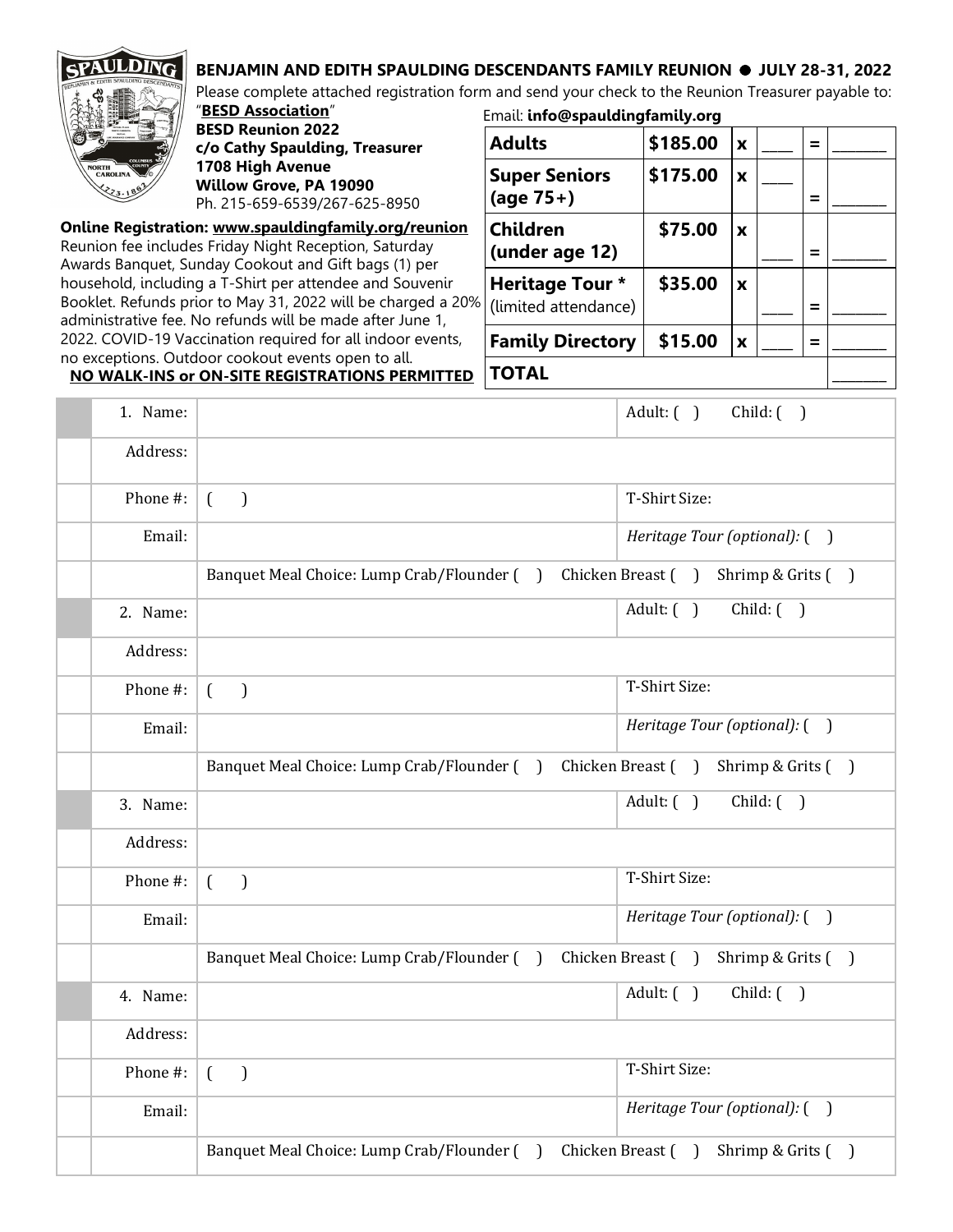

**Benjamin and Edith Spaulding Descendants Foundation, Inc. 5607 Catskill Court Durham, NC 27713 www.spauldingfamily.org**

November 11, 2021

Greetings Spaulding Family Member,

The 2022 Benjamin and Edith Spaulding Descendants Family Reunion is scheduled for the weekend of July 29-31, 2022, in Wilmington, NC. We are looking forward to having 350+ family members attend this event. To ensure the safety of family members, ALL attendees must be preregistered, and COVID-19 vaccinated to attend our scheduled indoor events (ie: Friday night Reception and Saturday night Banquet).

We would like the 2022 Spaulding Family Reunion to be the largest one we've had since the 1980's and 1990's. Recognizing the Reunion Registration fee may pose a financial hardship for some family members, we are looking for sponsorships to help offset the expenses of scheduled events/activities. We have already reduced the registration fee for our Super Seniors (75+) in the hope of encouraging their attendance. We want to establish a Spaulding Family Reunion Fund to off-set future reunions costs; every dollar donated will allow us to pass on the savings to all family members.

We have attached a list of sponsorship opportunities ranging from \$11,000 - \$200. Although this is a suggested list, we would welcome any donation amount you are comfortable giving. For every \$2,000 we raise in donations, we have the potential to reduce the registration fee by \$5.00 per person for future reunions. Donations of \$10,000 or more will entitle the donor to 10 free registrations. Donations of \$5,000 will entitle the donor to 5 free registrations and donations of \$2,000 will entitle the donor to 3 free registrations. Please remember ALL registrants must be preregistered and COVID-19 vaccinated to attend the indoor events. **NO WALK-INS OR ON-SITE REGISTRATIONS PERMITTED.**

Would you please consider donating to help reduce the Registration Fee so more family members can attend future Benjamin and Edith Spaulding Descendants Family Reunions?

Donations must be received no later than, **Tuesday, May 31, 2022**, to assist with determining the final Registration List of attendees. You can pay on-line at: [www.spauldingfamily.org/reunion](http://www.spauldingfamily.org/reunion) or send a check payable to: *"BESD Association"* please indicate *"Sponsorship"* on the memo portion of the check and mail to:

**Cathy Spaulding, Treasurer 2022 Spaulding Family Reunion 1708 High Avenue Willow Grove, PA 19090-4513**

Sincerely, Wendell Campbell, 2022 Spaulding Family Reunion Chairman Luke Alexander, Bernard Goins and Robin Spaulding-Smith, 2022 Spaulding Family Reunion Vice-Chairpersons